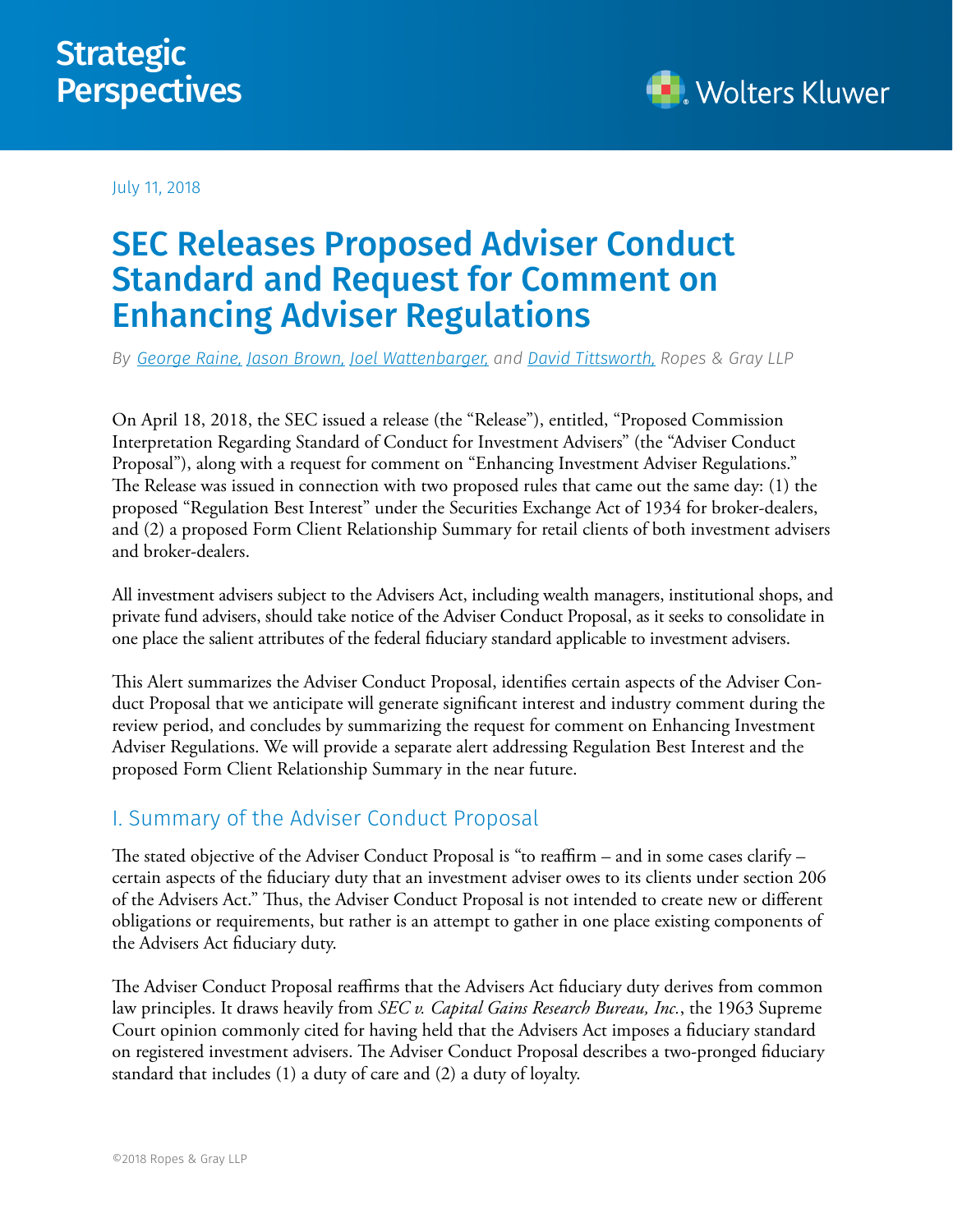#### **Duty of Care**

- The Adviser Conduct Proposal describes the duty of care as consisting of (i) the duty to act and provide advice that is in the best interest of the client, (ii) the duty to seek best execution of a client's transactions, and (iii) the duty to provide advice and monitoring.
- The duty of care described in the Adviser Conduct Proposal requires an investment adviser to "make a reasonable inquiry into a client's financial situation, level of financial sophistication, investment experience, and investment objectives . . . and a duty to provide personalized investment advice that is suitable for and in the best interest of the client based on the client's investment profile." The Adviser Conduct Proposal also states that such profile must be updated from time to time, but is unclear regarding the extent to which an adviser has an affirmative duty to inquire regarding changed circumstances of the client.
- The Adviser Conduct Proposal states that the cost of investment advice, including the cost of fees or compensation, would generally be an important factor that an investment adviser should consider when determining whether a security or strategy is in the best interest of a client. While the Release makes clear that other factors are also important, the Adviser Conduct Proposal may trigger additional review of fees and costs through a fiduciary lens.
- The Adviser Conduct Proposal confirms investment advisers' existing obligations with respect to best execution as set forth in existing SEC guidance.
- The Adviser Conduct Proposal states that an investment adviser must provide monitoring and advice at a frequency that is in the best interest of the client and consistent with the scope of services agreed to by the client and the adviser.

#### **Duty of Loyalty**

- The Adviser Conduct Proposal describes the duty of loyalty as requiring that an investment adviser must put its clients' interests ahead of its own, must not unfairly favor one client over another, and must make full and fair disclosure of all material facts relating to the advisory relationship.
- The Adviser Conduct Proposal also states that an investment adviser "must seek to avoid conflicts, and, at a minimum, make full and fair disclosure of all material conflicts of interest that could affect the advisory relationship."
- In line with past enforcement actions, the Adviser Conduct Proposal confirms that an investment adviser may not favor proprietary accounts over client accounts (for example, in connection with allocations of investment opportunities) and may not favor certain client accounts that pay higher fee rates over other client accounts.
- The Adviser Conduct Proposal also emphasizes the need for disclosure to be clear and understood by clients in order to satisfy Section 206 and the duty of loyalty. Disclosure must be sufficiently specific so that a client is able to understand the adviser's conflicts of interest and business practices well enough to make an informed decision (e.g., the SEC states that disclosure that a conflict "may" exist is not sufficient if the conflict actually exists). A client's informed consent can be either explicit or, depending on the facts and circumstances, implicit (although an adviser cannot infer consent if the facts and circumstances indicate that the client did not understand the nature and import of the conflict, i.e., the sophistication of the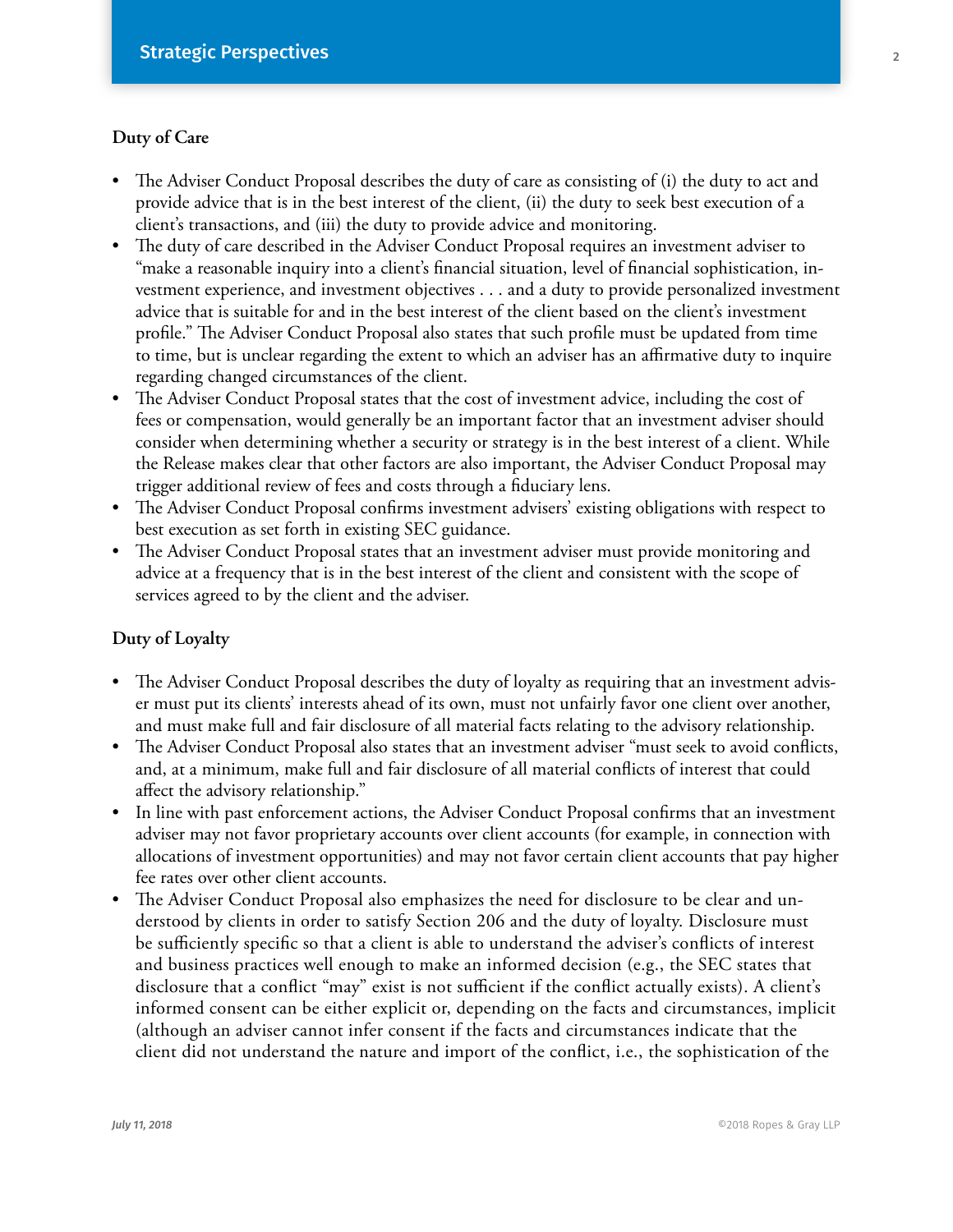client matters). The SEC also noted that there may be circumstances with some complex or extensive conflicts where it may be difficult to provide disclosure that is sufficiently specific, but also understandable to clients.

### II. Initial Observations on the Adviser Conduct Proposal

As noted above, the Adviser Conduct Proposal is intended to reaffirm and clarify the Advisers Act fiduciary duty, rather than create a new duty that did not exist under prior law. Much of the Adviser Conduct Proposal therefore consists of citations and recapitulations of well-settled principles. However, we anticipate that certain statements in the Adviser Conduct Proposal will draw close scrutiny and comment during the 90-day review period established by the Commission for the proposal.

We expect that industry commenters will seek clarification in particular on the extent to which investment advisers may satisfy their fiduciary duty through full and fair disclosure to their clients. The Adviser Conduct Proposal is ambiguous on this point. Specifically, it states that an investment adviser "cannot disclose or negotiate away, and the investor cannot waive, the federal fiduciary duty" and that "[d]isclosure of a conflict alone is not always sufficient to satisfy the adviser's duty of loyalty and section 206 of the Advisers Act," and contemplates that there may be cases "where full and fair disclosure and informed consent is insufficient," although the discussion accompanying these statements focuses on the quality of disclosure and whether an investor understood it, rather than whether an adviser can act in its own interest if such interest is properly disclosed. We do not believe the Commission intended the Adviser Conduct Proposal to signal a fundamental shift in their understanding of disclosure and informed consent as a means to address adviser conflicts, but clarity on this question would be welcome.

We also expect that industry commenters will seek clarification regarding the application of these standards to private funds and private fund investors. Although the Adviser Conduct Proposal is not addressed specifically to any one type of client relationship, many portions of the proposal seem to have been written primarily with separately managed account clients in mind.

### III. Request For Comment on Enhanced Investment Adviser Regulation

In addition to setting forth the SEC's interpretation of the fiduciary standard applicable to investment advisers, the Release also requests comments on three discrete proposals, all of which are derived from regulations currently applicable to broker-dealers:

- • **Federal Licensing and Continuing Education:** The federal securities laws do not impose licensing or qualification requirements on investment advisers, though FINRA imposes such requirements on associated persons of broker-dealers. The SEC has requested comment on whether there should be federal licensing, qualification, and continuing education requirements for investment adviser representatives.
- • **Provision of Account Statements:** The federal securities laws do not require investment advisers to provide clients with account statements, though we believe that most advisers do so. The SEC